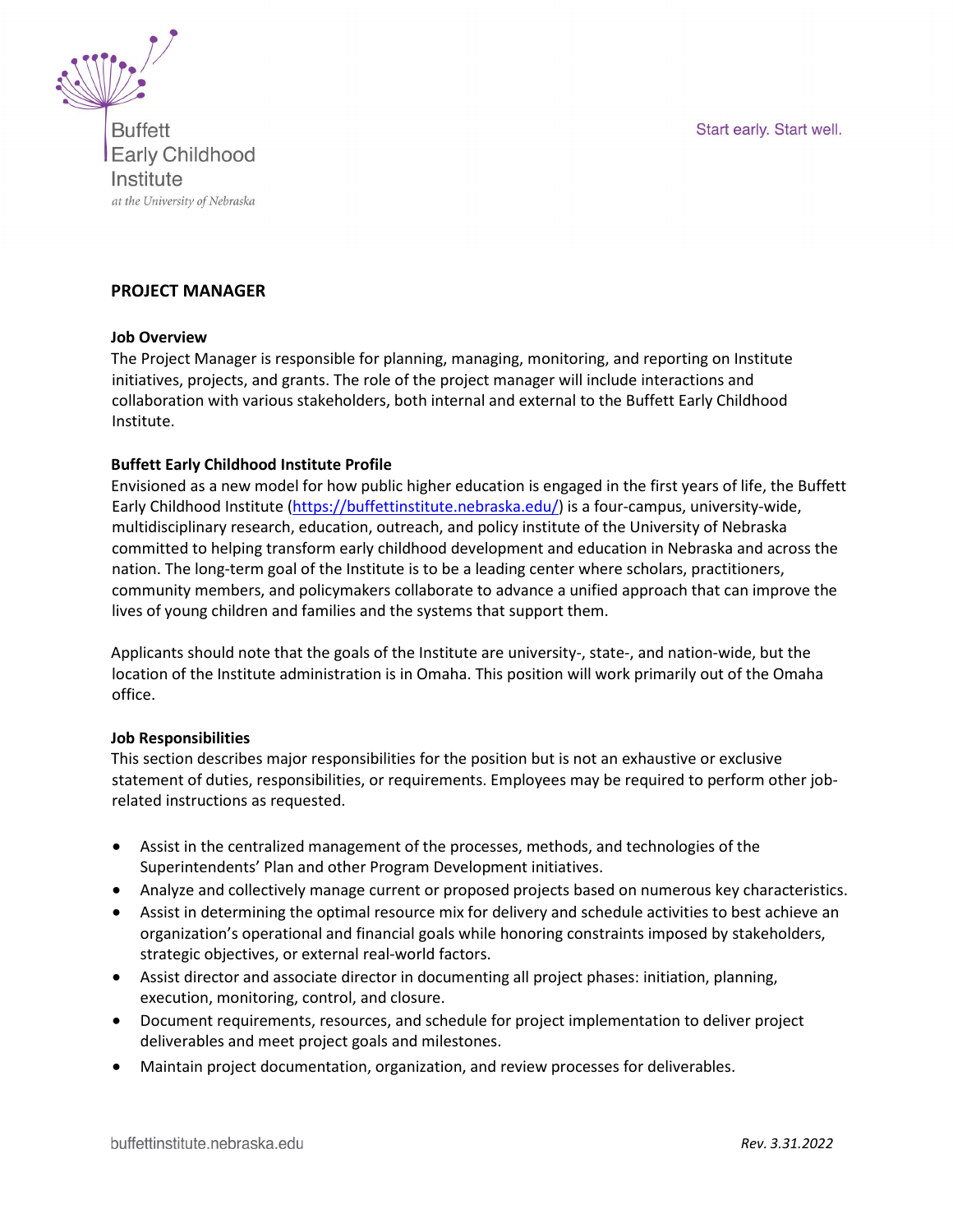- Create, manage, and track project activities, output, and plans, including but not limited to project plans, charters, schedules, cost estimates, risk/issues logs, change management requests, and status reports.
- Manage and track project assignments and activities to ensure deadlines are met and stakeholders are informed of progress.
- Make recommendations to the unit director about schedules, prioritization, and resource allocation with input from team members.
- Other duties as assigned.

#### **Required Qualifications**

- Bachelor's degree that provides a solid foundation for managing multiple projects and grants
- Three years of project management experience
- Strong verbal and written communication skills with attention to detail
- Advanced knowledge of Microsoft Word and Outlook

#### **Preferred Qualifications**

- Master's degree
- Knowledge of the early childhood field
- Project Management Profession certification
- Experience with project management methodologies
- Experience with project management software systems

An equivalent combination of education and experience from which comparable knowledge and abilities is acquired may be considered.

The ideal candidate will demonstrate the ability to integrate and synthesize information, possess strong organizational skills, initiative, good follow-through, ability to work and solve problems with minimal supervision, strong collaborative skills, and strong meeting planning and facilitation skills and experience.

#### **How to Apply**

Applications are processed through the online job posting at https://careers.nebraska.edu. Follow instructions to complete the standard application. Along with your application, attach a cover letter, resume, and contact information for three professional references. Direct questions about the position to: humanresources@nebraska.edu. Direct questions about the online application process to: (402) 472- 3701.

The University of Nebraska is an Affirmative Action/Equal Opportunity Employer and participates in E-Verify. All qualified applicants will receive consideration for employment without regard to race, color, religion, sex, age, national origin, disability, gender identity, sexual orientation, or protected veteran status.

# **ADDENDUM FOR PROJECT MANAGEMENT**

#### **Competencies**

• Nature/Complexity of Work

 Scope is broad including projects of interest to university leadership, executive management, state and federal agencies, peer institutions, and external constituents and partners. Must be able to function as a team member on projects and collaborate with other functional areas internal and external to the Institute. Possible adverse impact of errors in work necessitates that a team review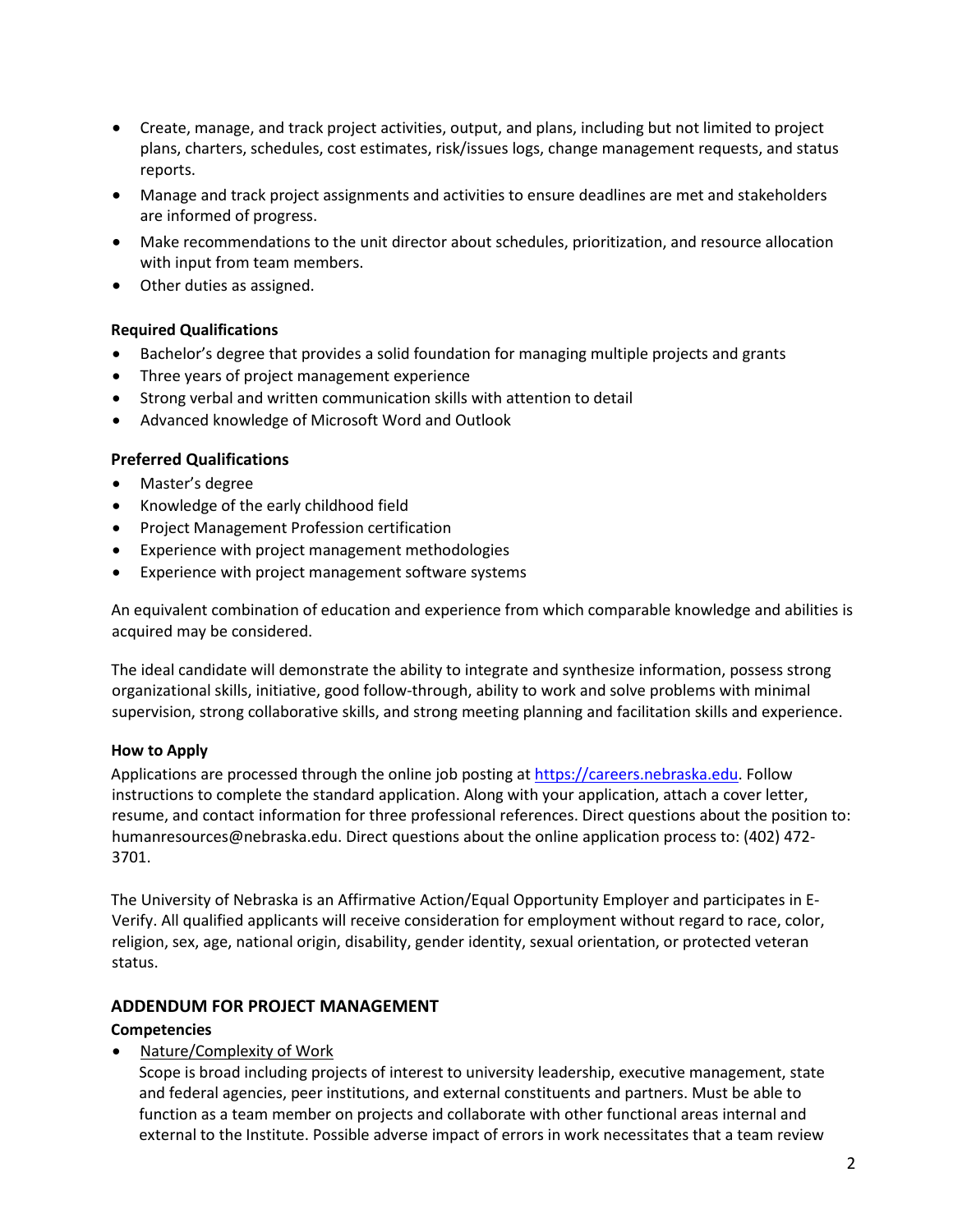approach be used to minimize errors. Meticulous attention to detail, accuracy, and timeliness are essential for purposes of planning and coordinating work, composing documents and reports, and exchanging information, plans, and objectives.

#### • Problem-Solving/Decision-Making

The employee has freedom to decide how tasks will be accomplished in compliance with reporting guidelines, grant criteria, university policies, and state and federal law. Decisions must often be made quickly to meet aggressive stakeholder demands. Strong analytical, problem-solving, decision-making, and multi-tasking skills required. Requires independent judgment and self-direction to complete tasks, prioritize work, determine the tools and approach to be used in developing analysis, and determine the degree to which detail and information is needed to adequately respond to requests.

# • Strategic Input

 Confidentiality is required. The employee has access to work-in-progress discussions and confidential and sensitive information pertaining to employees, students, children, and families. Review is required by Institute leadership before information is released by this position, but responsibility for error-free detail supporting analytical results and for taking appropriate steps to correct errors rests on the employee. The impact of errors is far-reaching. Employee is required to be proficient and conscientious when representing the Buffett Institute.

# • Know-How

 In addition to required qualifications, this position requires the ability to work under pressure and with stringent timelines, respond quickly to shifting priorities, make sound priority judgments, and work independently and in a team setting. Must possess strong research skills including the ability to collect, compile, and analyze facts, draw conclusions, and recommend solutions.

# • Technical Skills

 In addition to required qualifications, this position may need to train others on tools and must be proficient with email, Internet browsers, and Microsoft Office (Word, Excel, Access, and PowerPoint) to plan, coordinate work, prepare data, process documentation, and create communication materials or informational presentations. This position must be willing to learn and use new technologies and keep current on technical skills and knowledge of university applications and systems.

# • Interactions

 Relationships with various entities both internal and external to the university are involved. Employee will work extensively with staff at the Buffett Institute, external constituencies, and with NU central administration and campuses. Employee must have the ability to work collaboratively, as well as independently, in a complex environment. Employee is required to have excellent interpersonal skills with the ability to explain diverse technical topics in easy-to-understand language.

# • Supervision

This position exercises no direct supervision over others. This position reports to and receives direct supervision from the Director of Program Development and receives guidance from the Associate Director of Program Development.